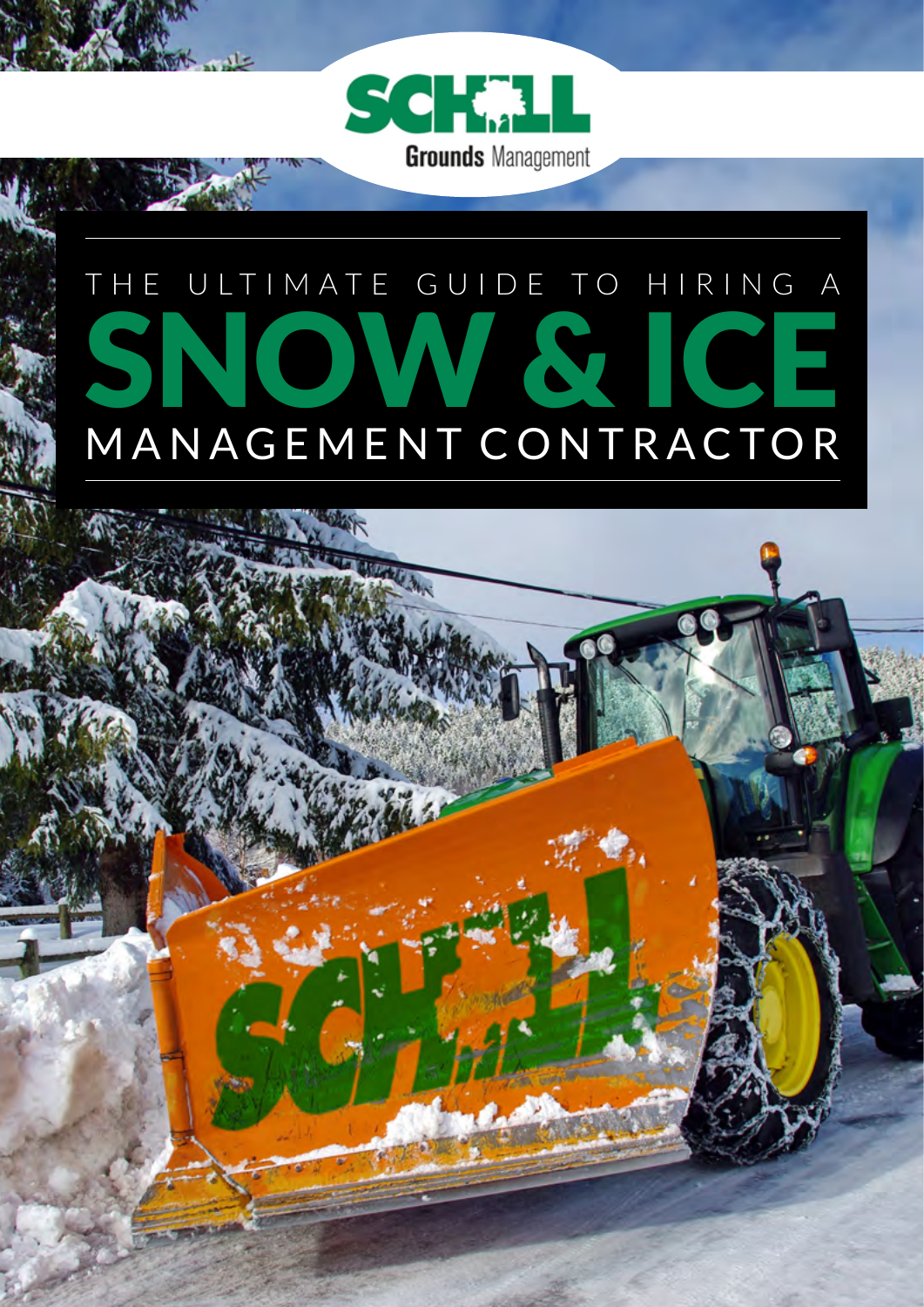# THE ULTIMATE GUIDE TO HIRING A SNOW & ICE MANAGEMENT CONTRACTOR

### TABLE OF CONTENTS

| WHAT TO EXPECT FROM A SNOW & ICE REMOVAL CONTRACTOR 2            |
|------------------------------------------------------------------|
| BEYOND PRICE: FACTORS THAT MATTER WHEN CHOOSING A CONTRACTOR 4   |
| 14 QUESTIONS TO ASK: INTERVIEWING SNOW & ICE REMOVAL COMPANIES 8 |
| HIRING RED FLAGS: DON'T HIRE A SNOW & ICE CONTRACTOR IF 9        |
| FIGHT THE FRUSTRATION WITH CLEAR COMMUNICATION 10                |
| PARTNER WITH A SNOW & ICE CONTRACTOR THAT C.A.R.E.S 10           |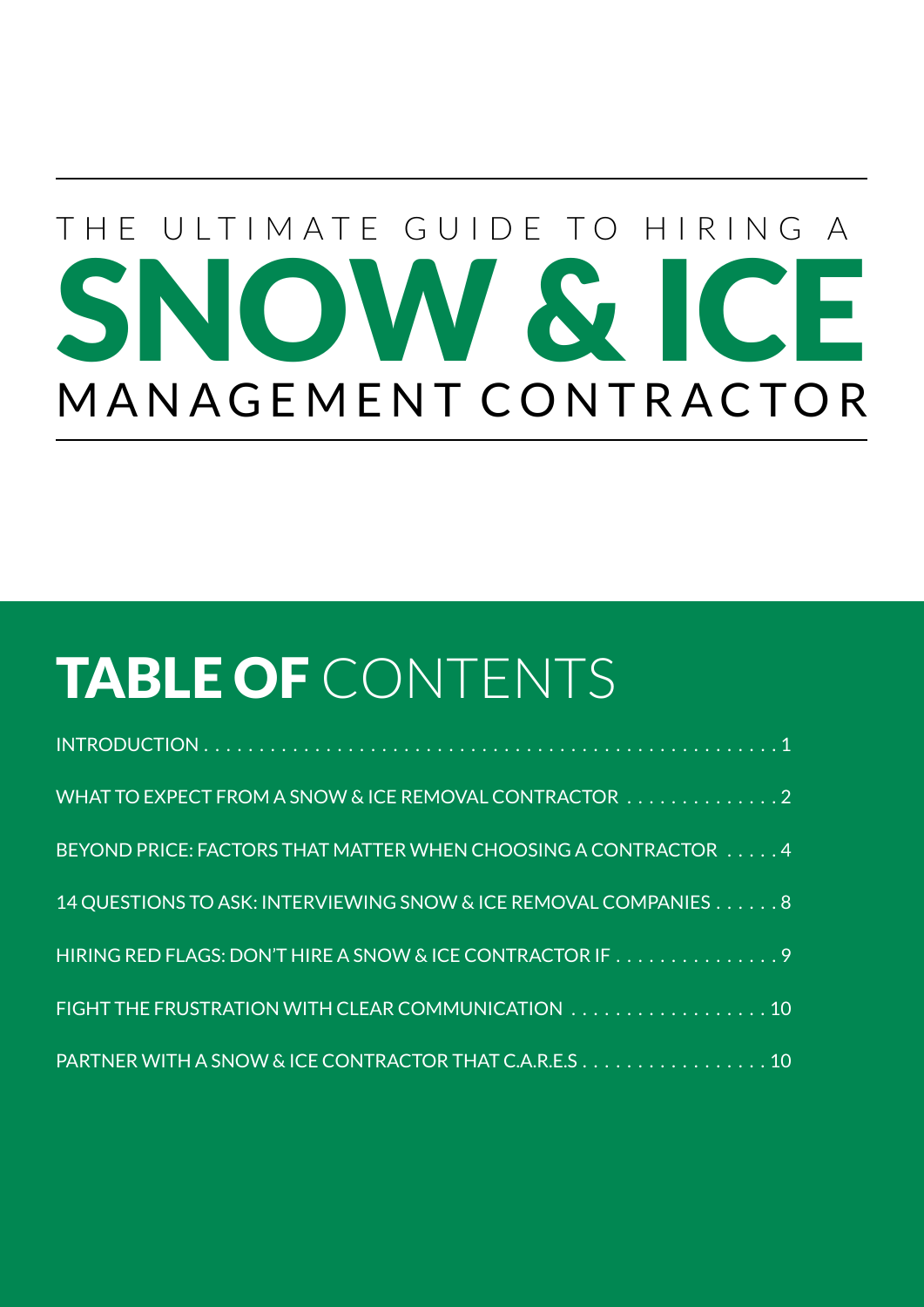### INTRODUCTION

Winter weather in Northeast Ohio is a maintenance challenge for commercial property managers. Snow and ice can translate to potential safety hazards and financial liabilities—if you're not prepared. Accessibility and safety are nonnegotiable for commercial and retail operators. And the reality in the northern Midwest is the ground could be covered with snow for a solid three months, and snow events may occur for a good half of the calendar year. Partnering with a responsive, well-equipped professional snow and ice management contractor is crucial for keeping your doors open.

Snow and ice services have a direct impact on your ability to generate revenue. So who will you hire to manage the snow and ice on your commercial property? That is an important decision, and this guide is designed to help you understand the responsibilities of a quality snow and ice management contractor, what factors can impact pricing, questions to ask when interviewing companies, hiring red flags and some communication tips to help you get the most out of your relationship once you bring a firm on board.

This summer you're focused on landscape maintenance and mowing, but we're here to tell you that winter's around the corner (again). We know, it seems too soon to think about snow and ice, but now is the best time to begin interviewing snow and ice removal companies so you can lock in a contract, secure the best pricing and be prepared for the inevitable. Don't wait to hire a snow and ice removal contractor. Make this decision well before winter weather is a glimmer on the Doppler radar. This resource will guide you through the hiring process.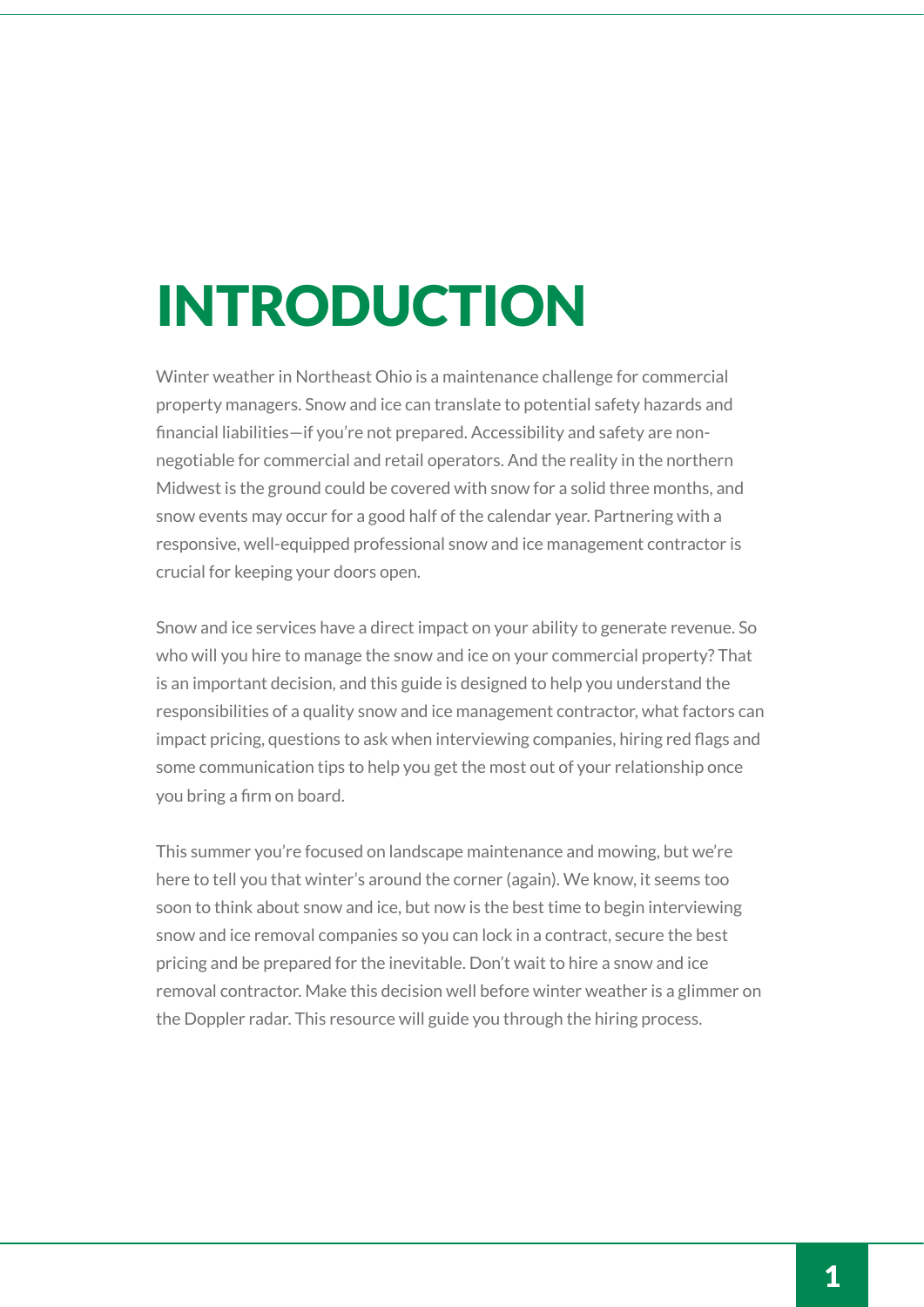

### WHAT TO EXPECT FROM A SNOW & ICE REMOVAL CONTRACTOR

When a winter storm warning is announced, you want the peace of mind that your commercial property is going to be cleared of snow and ice with an all-hands-on-deck sense of urgency.

*You need a responsive partner, whether you're the property manager of a retail shopping center, office building, medical or hospital facility, industrial park, apartment complex or condominium.* 

Iming is everything and a valuable snow and ice removal contractor must mobilize a team, dispatch crews, utilize resources (deicing products, sidewalk crews, skid steers, heavy-duty trucks) and deliver results: clear, safe surfaces so you can go about your business, whatever that is. So go into this hiring decision with high expectations. Ensuring the safety of your Northeast Ohio commercial property during winter is a serious responsibility, and it requires a snow and ice professional that is dedicated, certified and experienced and one that acts as a true partner to establish a solid winter maintenance plan that addresses your goals and budget.

Here's a short list of expectations to have of the snow and ice management contractor you hire:

- Responsive approach—a sense of urgency
- $\vee$  Industry association certifications (CSP and ASCA)
- $\vee$  Proper insurance and bonding
- $\vee$  A range of equipment: heavyduty trucks with plows, ATVs, skid steers, spreaders and other tools for pushing snow and applying deicer
- $\vee$  Access to ice-melting resources (ask about salt stores)
- $\vee$  A 24/7 call center and single point of contact
- $\vee$  A snow and ice management plan tailored to your property

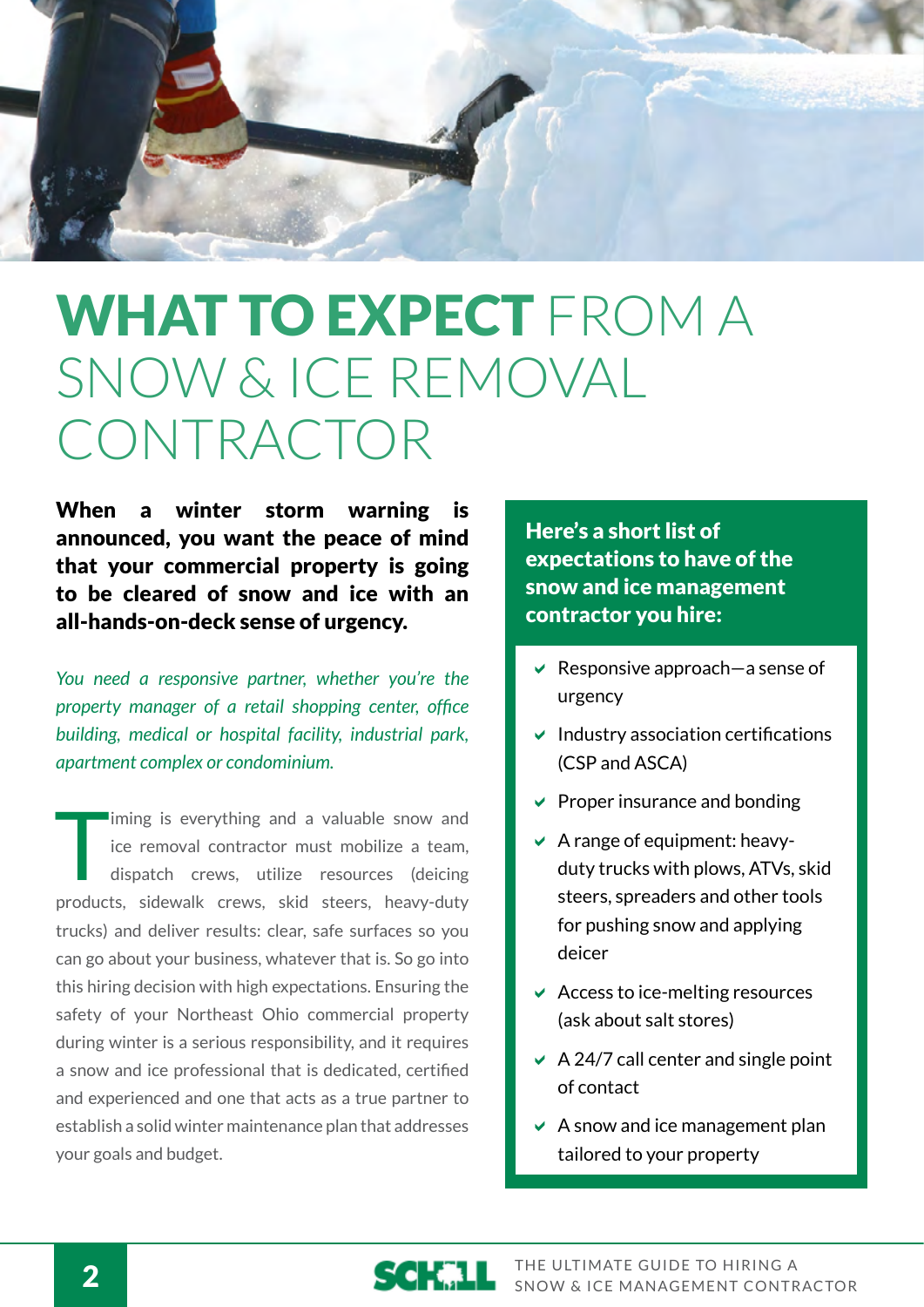#### What Your Commercial Property Needs

Like any type of maintenance service you buy, you'll find out that there are various levels of snow and ice removal that contractors offer—though they might not tell you outright that what they're delivering is just "pushing snow." What does your property really need? Before you search for a snow and ice contractor, take the time to set priorities and address key concerns.

Accessibility & Safety: Take a good, hard look at your property layout. What areas must be accessed, no matter the weather? How large are your parking lots, and does your site include sidewalks, walkways, driveways and other pedestrian areas that must be cleared? What about truck delivery docks? Consider the path customers, employees and guests drive and walk on your commercial property. Their safety is critical.

**Service & Resources:** After evaluating your property's surfaces and how they must function in winter, a snow and ice contractor will present a menu of products and services designed to improve the accessibility and safety of your commercial property. (See the short list above.) That could include a combination of deicing products (including salt alternatives), heavy-duty trucks equipped with commercial-grade snowplows, ATVs and skid-steer loaders that can push snow off of walkways, and sidewalk crews that clear snow with shovels. Your commercial property could require a combination of these resources to ensure the best results. Does the snow and ice removal contractor have these capabilities? Find out before you hire the firm.

Response & Communication: What every commercial property needs is a snow and ice contractor that values response time and communication. (We'll talk more about this later on under Fight the Frustration.) You want a single point of contact you can reach out to at any point in time. This person should understand your property's snow and ice removal demands and serve as the leader of the team that will keep your property clear and safe. The reality is, if snow and ice are not managed properly, it can shut down your property. A quality snow and ice contractor will provide the service, expertise and resources to make sure winter weather does not create a hazard on your grounds.

#### Develop A Snow & Ice Management Plan

Snow is a given—and the variables are "when" and "how much." Before winter settles in, take the time to ask yourself: What's the plan? If you partner with a quality snow and ice management firm, they will act as a partner in this planning process by helping you understand:



The potential liabilities on your property



What equipment and resources can 1 liabilities on your 2 and resources can<br>be deployed during 3 storms



How snow and ice removal can be executed before a storm sets in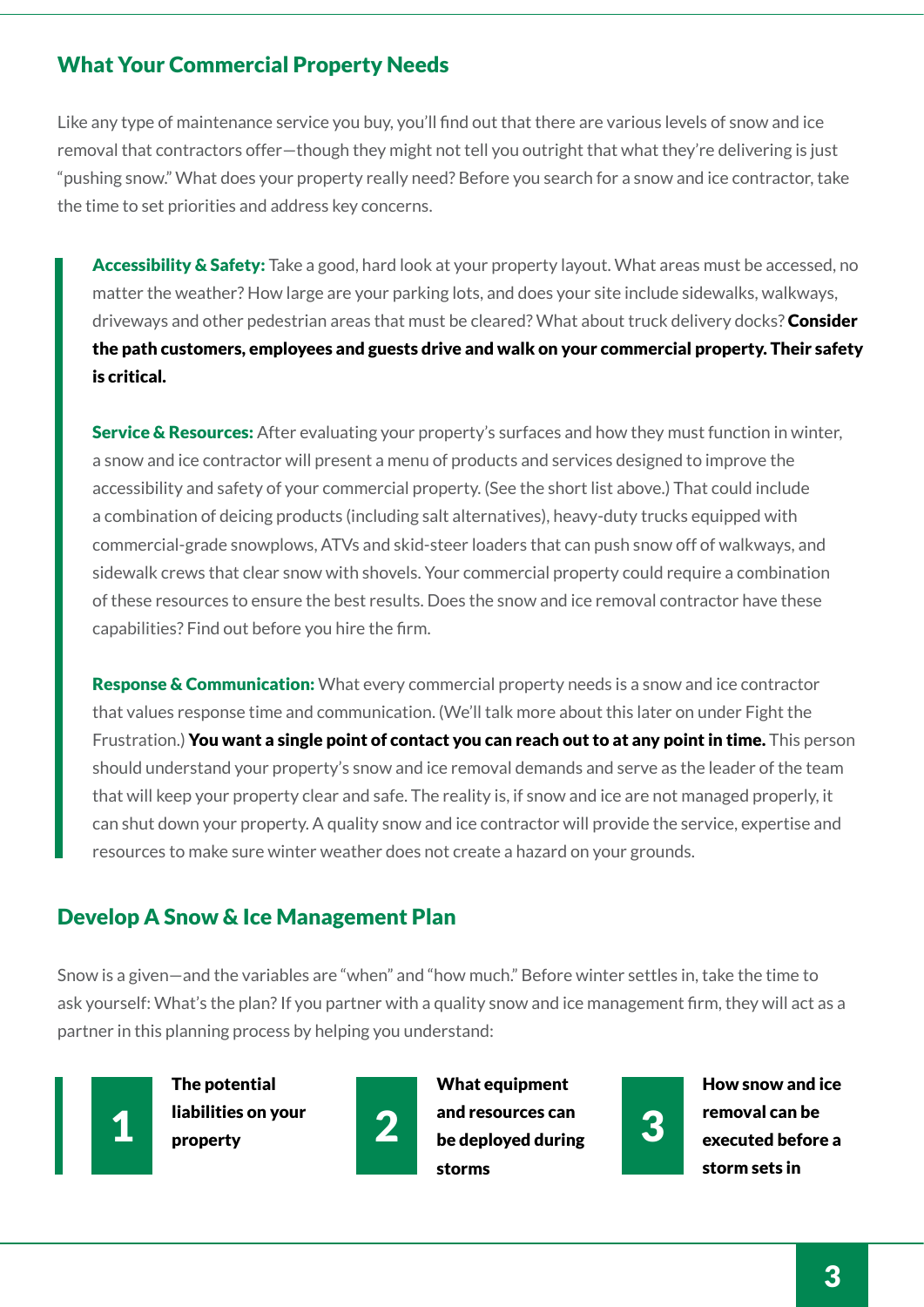### BEYOND PRICE: FACTORS THAT MATTER WHEN CHOOSING A CONTRACTOR

Snow and ice removal has a direct impact on your ability to generate revenue, whether you're the property manager of an office building, retail center or homeowner's association.

People must be able to pull safely into your parking lot and walk to your entrance. If snow prevents access and safety, you might as well hang a closed sign on your door. Keep this in mind when considering the cost of snow and ice management services. We're not suggesting that you must pay the highest price to get the best service, but you do get what you pay for. Beyond price, here are some factors to consider when choosing a contractor and why price can fluctuate.

#### Evaluate Equipment & Fleet

The equipment required to push heavy, wet snow extends beyond a basic truck and plow. Snow and ice removal on commercial properties calls for heavy-duty trucks, skid-steer loaders that are equipped with plows, ATVs with plow systems, and specialized hand-push tools that allow sidewalk crews to clear snow without making noise or disrupting residents or guests of a property. Spreaders are also required to distribute salt and deicing products.

The equipment and vehicles a snow and ice management contractor owns will illustrate the firm's capabilities, but downtime is also an important issue to address. Winters in Northeast Ohio are really tough on equipment and trucks. Is the contractor prepared with extra vehicles and equipment in case of breakdowns? Fleet uptime is critical for carrying out responsive, quality snow and ice removal service. An experienced contractor is prepared with a contingency plan for the fleet in case problems arise during a storm.



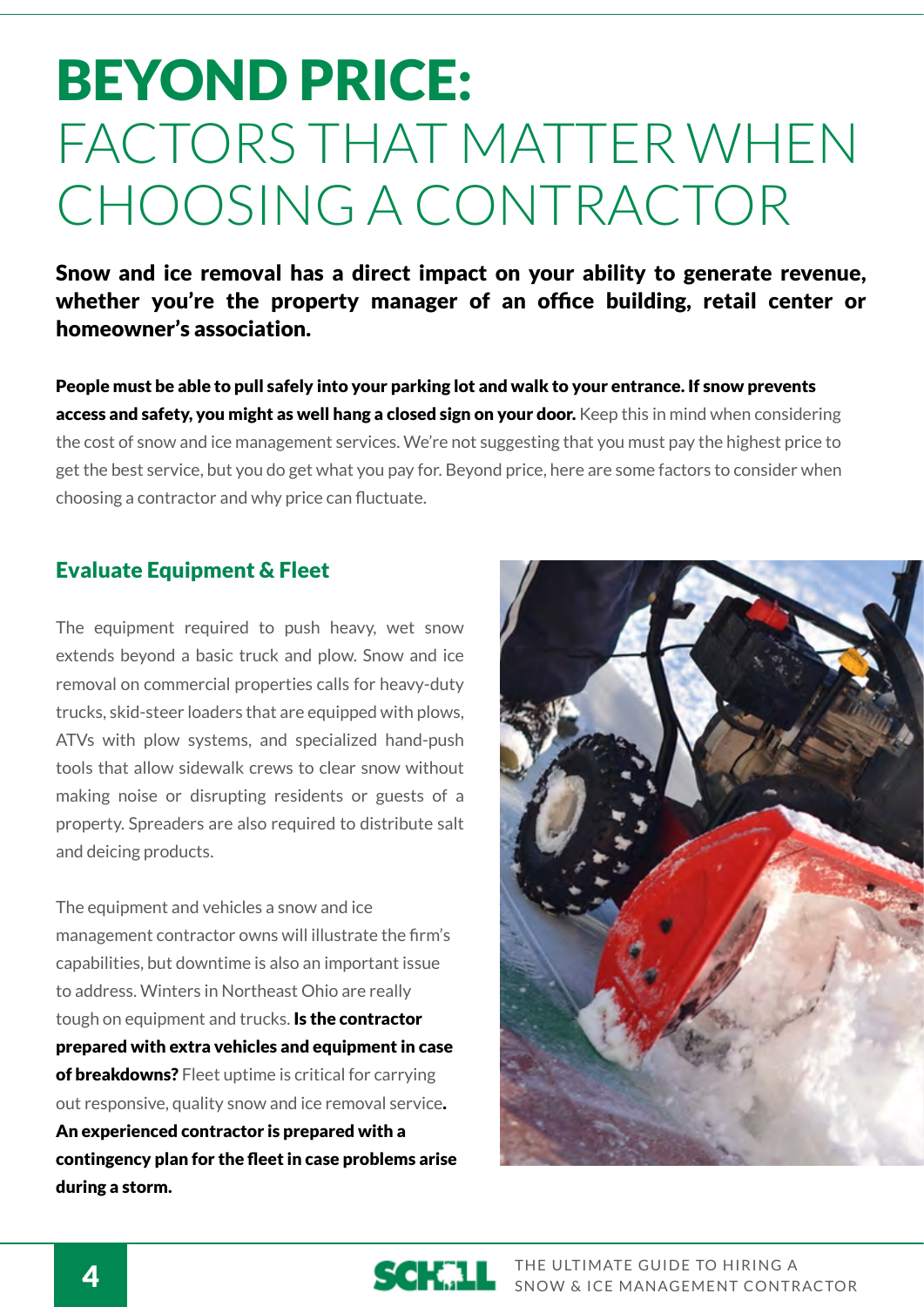



#### Ask About Sustainability Efforts

We know the idea of snow and ice removal is to fight the snow—to clear it, haul it away, whatever the scope of work calls for on your commercial property. But a progressive snow and ice management firm works with, not against, the environment. This is accomplished by utilizing sustainable deicing techniques that are less harmful to your property.

There are innovative liquid deicers available for snow removal that can be used to pretreat ice melting products (like salt). This improves the performance of ice melting products, so you can get better results with less product. Pretreated ice melting products allow for safer, faster snow removal, so be sure to ask the snow and ice management company you're considering how they maximize their deicing products and utilize sustainable practices.

The reality is, salt in excess can be harmful to the environment and your property. Excess salt leaches into our water supply and can deteriorate the grass and plants underneath snow. This often occurs when salt bounces off of surfaces. Also, too much salt can wear down concrete surfaces, and you have to be especially careful if concrete has been poured within a year. It is more susceptible to salt damage. For all of these reasons, it's a good idea to seriously investigate the ways a snow and ice removal contractor uses ice melting products.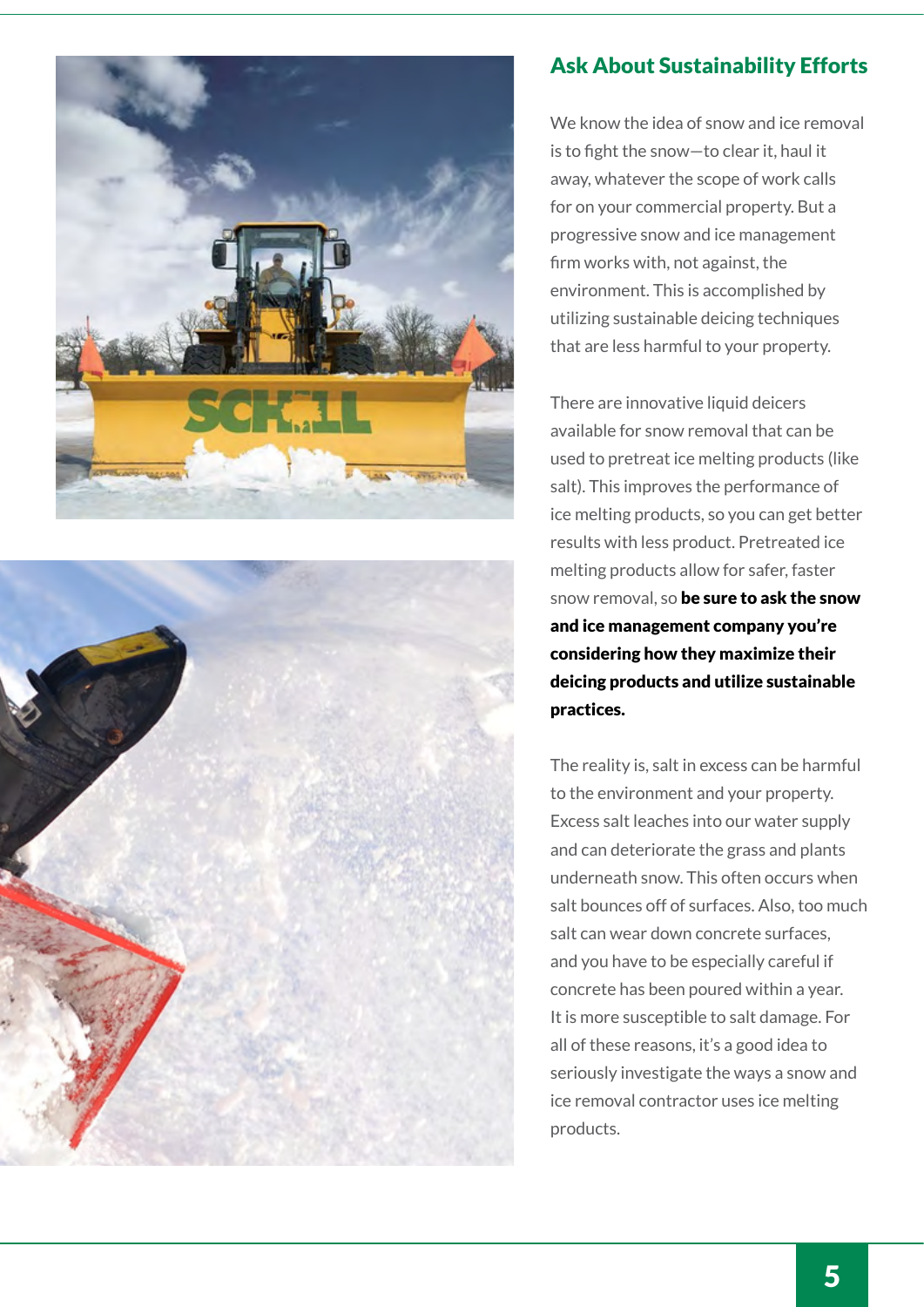#### Proactive Steps: Winter Damage Prevention

Many winter maintenance plans overlook steps to protect the landscape investment and instead focus on pushing snow. But clearing parking lots is just one aspect of the job. **Snow and ice management starts before** the winter storm warning, prior to the first cold snap. Protecting plants from winter damage is crucial, and this should be built into your company's plan.

 Ask the snow and ice management contractor how it will winterize your evergreens and prevent winter burn in the landscape. During winter months, plants experience water loss through their foliage, making them susceptible to tissue damage. Blocking wind, thorough watering during winter, and the use of products like anti-desiccants can keep plants healthy during severe cold temperatures.

#### Using Smaller Vs. Larger Snow Crews

Size matters when it comes to snow removal crews. You might think that a larger snow crew and more labor is better, but that's not the case with snow and ice removal. Smaller crews with tighter territories can finish their routes faster. That means they can return to your property multiple times during a storm. Large crews with extensive territories might get to your property once during the storm, and then they're traveling to other sites and too busy to come back for a second pass through your parking lots.

Larger crews can also get bogged down on a site, and removing snow and ice can actually take longer when there are too many crewmembers on the property. It's the "too many cooks in the kitchen" concept. Smaller crews, on the other hand, are able to give more attention to the properties they are serving. When routes are smaller, they can spend the time necessary to clear your property, and then they can return in a timely manner to keep the property safe and accessible. So ask how large snow and ice removal crews are and how long it takes a crew to finish a route. Ideally, a small crew will finish a route within two to three hours. That way, if a snow event occurs at 4:30 a.m., whether your property is the first or last on the route, it will be clear before the start of the business day.

#### Opt For A Single Source Provider

When you can transition from fall to winter—and from snow season into spring—without changing contractors, your service is seamless and consistent. While you want to avoid hiring a contractor that can "do it all" but lacks the expertise to do it all well, it's a good idea to consider a single source provider that has the credentials, experience, staff and resources to maintain your property year-round. You'll gain a greater commitment and grow a strong relationship with a professional landscape/snow and ice management contractor that acts as the eyes and ears on your property 12 months out of the year.

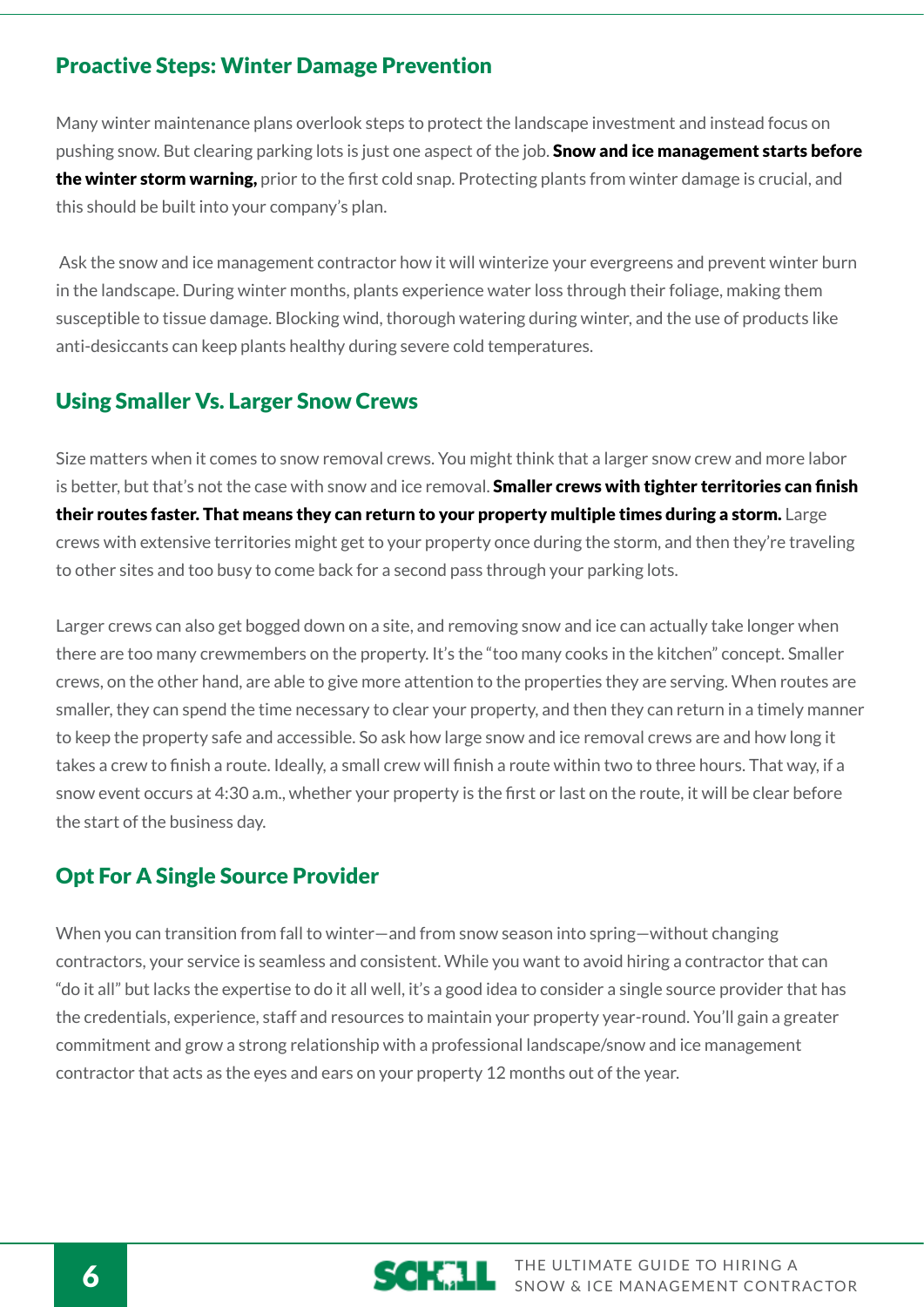### 14 QUESTIONS TO ASK: INTERVIEWING SNOW & ICE REMOVAL COMPANIES

#### After identifying priorities for snow and ice management on your property, and vetting some providers that are equipped to handle your Northeast Ohio property, you'll want to interview the finalists and get to know the firms before hiring them.

Do more than make a phone call. Request an in-person meeting with an account manager who will visit your property and conduct a walk-through with you to identify areas of concern (like high-liability slip-and-fall spots) and potential challenges. Get to know the contractor, and help the provider understand your needs such as, what time surfaces must be clear of snow.

#### Here are some interview questions to ask snow and ice removal contractors.

- 1. How large are your crews?
- 2. What is your service area—how far is a crew driving during a single route?
- 3. How often do you plow properties during a single snow event?
- 4. Can I expect you to return to my property within a couple of hours?
- 5. What types of ice melting products do you use? How do you apply them?
- 6. Do you have an inventory of rock salt, and can you guarantee the availability of salt for my property?
- 7. Where will you pile the snow you push off of our parking lot? Can you haul it away?
- 8. Can I see proof of insurance?
- 9. Do you hold snow any ice industry association certifications, such as ASCA— Accredited Snow Contractors Association?
- 10. Who will be my point of contact, and how will you keep me updated about progress during snow events?
- 11. Aside from clearing snow and ice, what winter services will you provide to protect my landscape?
- 12. What other services do you provide beyond snow and ice management—can you be a single source provider?
- 13. Can you show us a portfolio of your work?
- 14. Will you provide a contact list of existing clients we can call to get their feedback on your snow and ice management services?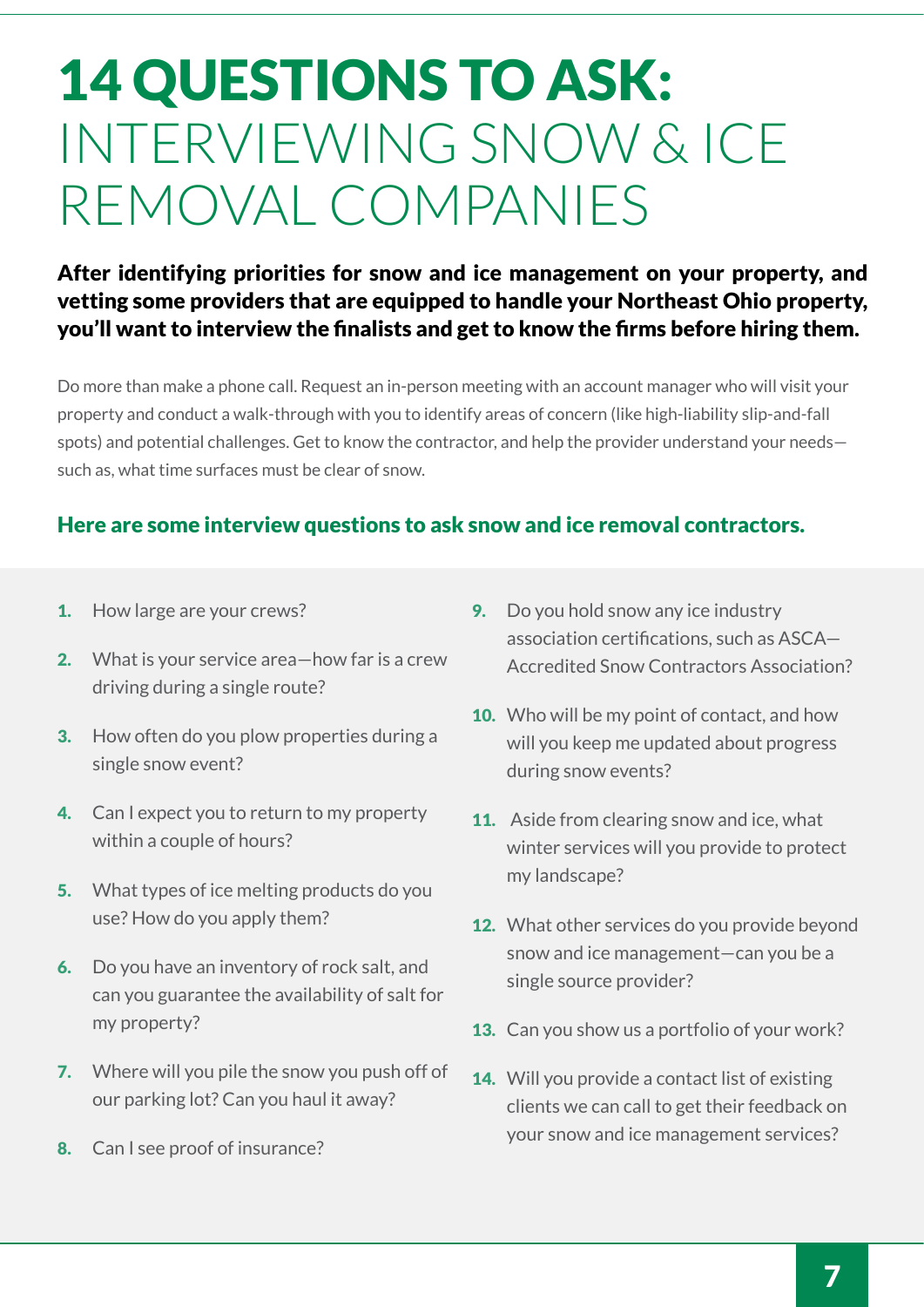### HIRING RED FLAGS: DON'T HIRE A SNOW & ICE CONTRACTOR IF

#### As a commercial property manager, you recognize that the scope of work on your site requires heavy-duty equipment, experienced professionals and a strategic winter plan.

Watch out for contractors that sell you on a lower price. (Will this provider show up with a pickup truck and a plow designed to clear a residential driveway?)

Speaking of a plan—**a snow and ice management strategy is critical for success.** Look for a snow and ice removal contractor that will collaborate with you, really learn your property, work to understand your goals, and develop a comprehensive plan. Be wary of contractors who toss out bids without seeing your property in person or offer a package deal that isn't tailored to your landscape.

And if the cost of services seems too good to be true, it probably is. Snow and ice removal is labor and equipment intensive. Trucks burn through fuel in winter while pushing heavy loads of snow. Salt prices have increased exponentially. Depending on your property layout, clearing snow from walkways might require manual snow removal. Be sure that the contract clearly outlines every service, how it will be performed and what resources will be utilized to complete the job. That way you will avoid incurring surprise expenses during the season, such as fuel surcharges or price hikes because of salt shortages.

Regarding resources, and particularly ice melting products, find out if the contractor you're considering has secured an appropriate amount of salt to last the winter season, and ask for a guarantee that your property will receive the ice melting products it requires. Not all snow and ice management firms have the purchasing leverage to acquire the necessary ice-melting product required to manage their accounts given the supply and demand issues with rock salt this year.

Finally, rest assured that you can avoid hiring these "red flag" contractors by **educating yourself in advance** about what quality snow and ice management entails, and by referring to the 14 interview questions when vetting contractors to care for your Northeast Ohio property.

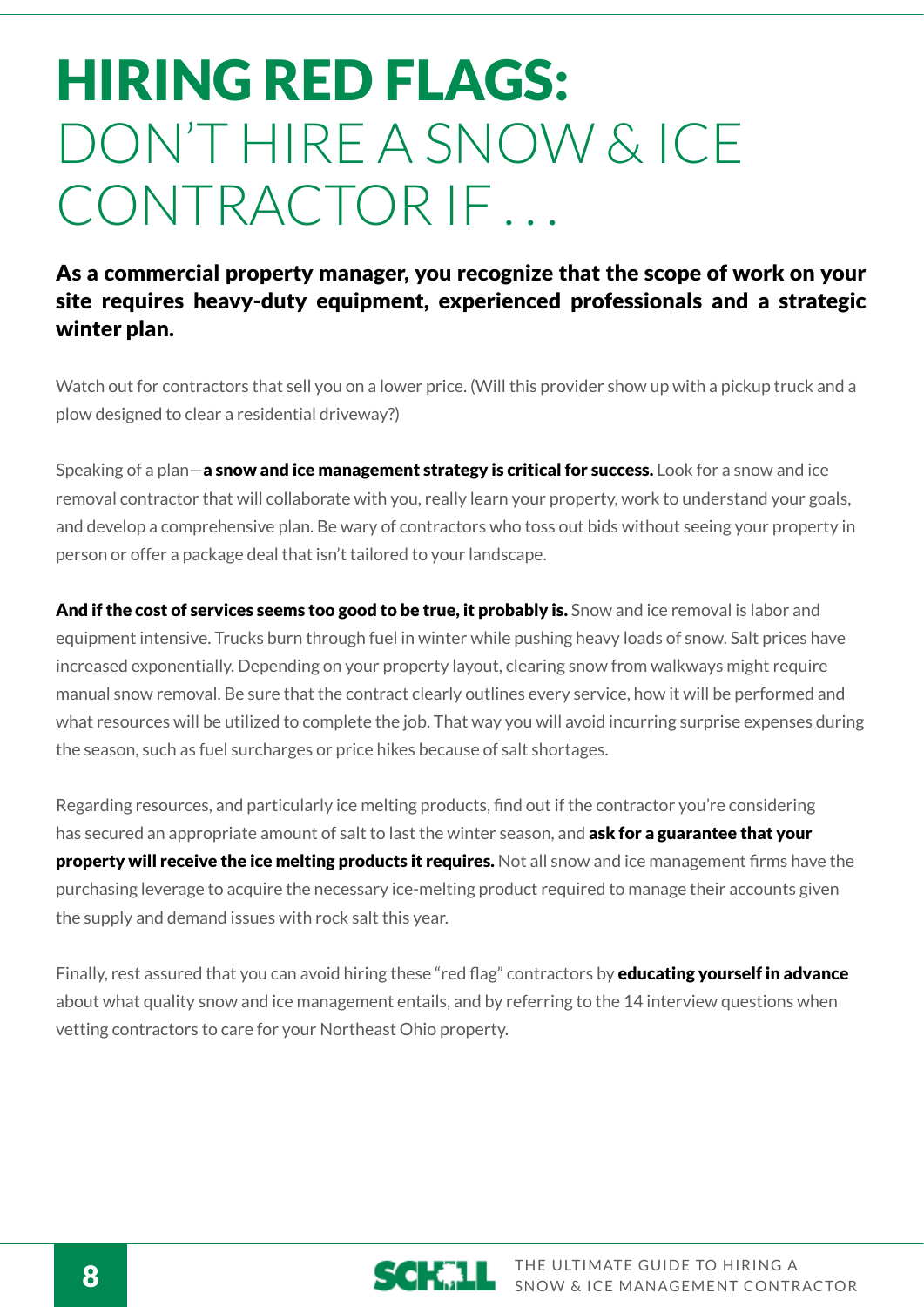### FIGHT THE FRUSTRATION WITH CLEAR COMMUNICATION

You hired a snow and ice management contractor. Now what? First, you can expect that an experienced, quality contractor will collaborate with you to create a snow and ice removal strategy well before winter starts. That way, before the first snow flurries fly, you will be prepared. Communication begins before the announcement of any winter storm warning.

Then, when a snow event occurs, you should expect the contractor to keep you updated on the progress at your property. Has the parking lot been cleared? How fast is the snow falling, and are the crews keeping up? Do they need to make a second pass in

an hour to keep the grounds safe? What ice melting products are being applied before, during and after the storm to ensure the safety of people on the property?

Communicating early and often—that's the hallmark of a quality snow and ice management contractor. And when you have a single point of contact at the firm, there's no confusion about who to call when. Ideally, you are provided with a cell phone number and e-mail address, so you can reach out to your contact when and how it's convenient for you.

### PARTNER WITH SNOW & ICE CONTRACTOR THAT C.A.R.E.S



Your commercial property deserves responsive, quality care this winter, and Schill is dedicated to serving property managers who share our values.

By partnering with Schill this winter, you're teaming up with a mainstay on Snow Magazine's Top 100 Contractor list who also happens to staff the most ASCA Certified snow management professionals in **Ohio**—top 5 in the nation.

Additionally, Jerry Schill and Jason Dickey are past recipients of Snow Magazine's Leadership Award—2011 and 2014, respectively—which recognizes contractors who display leadership within their company, industry and community.

When we partner and create a snow and ice management strategy for your Northeast Ohio site, we accomplish the ultimate goal of accessibility and safety, even in the most challenging winter weather conditions.

#### At Schill, we call that acting as a contractor who C.A.R.E.s—an acronym we use that stands for Consistency, Accessibility, Reliability and

**Expertise.** That's the promise that backs everything we do at Schill Grounds Management. Let's talk more about snow and ice management for your Ohio property. Contact us any time at 440.327.3030, or [fill out this simple contact form](http://hubs.ly/y0WMk30 ) and we'll get in touch with you.